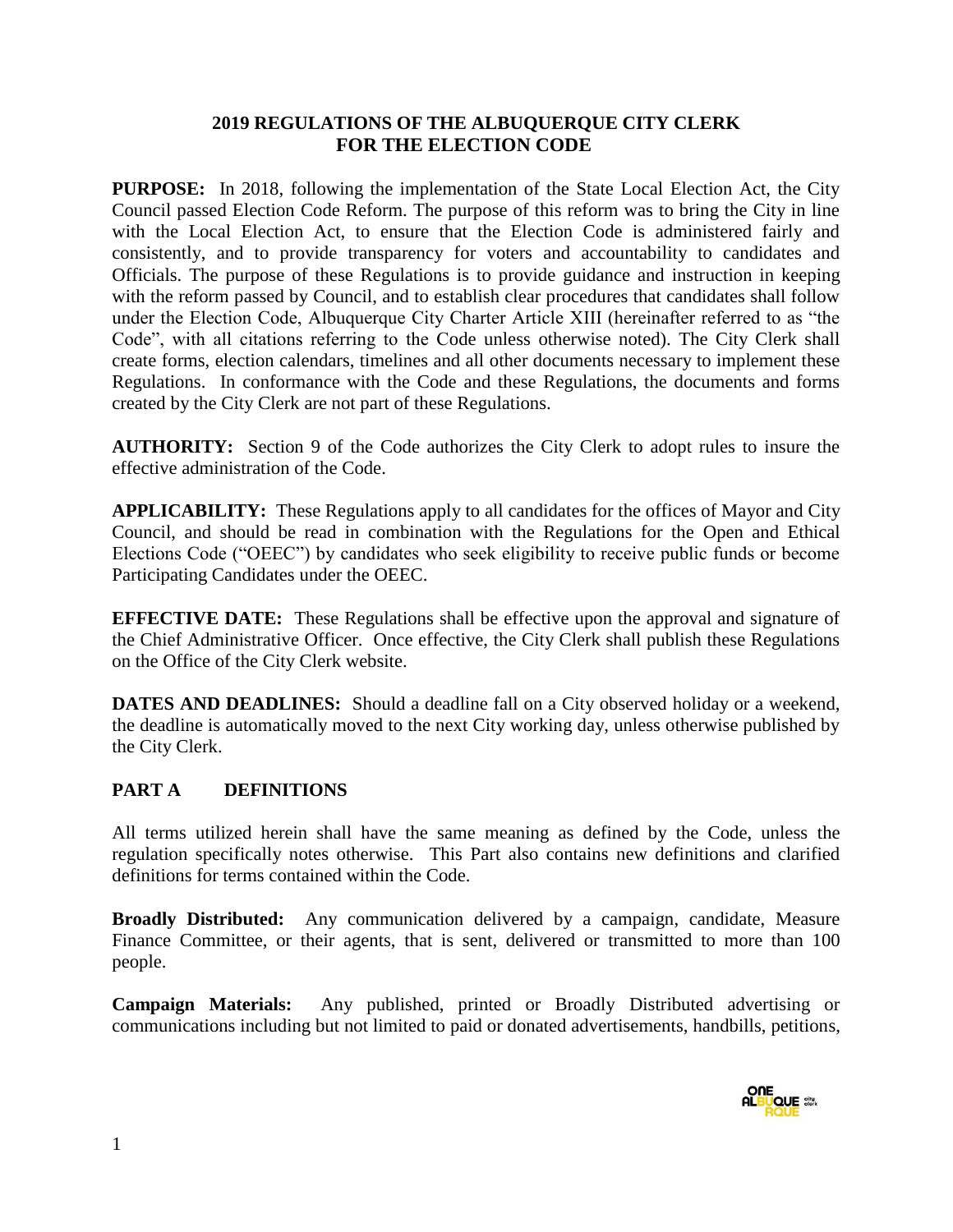circulars, letters, radio, television or internet broadcasts, cable distributions, electronic or telephonic transmissions, or similar communication materials or methods used in a campaign either for or against any candidate.

**Contribution:** In addition to the definition in City Charter Article XIII, § 2(g), please see Part H, below.

**Coordinated Expenditure**: In addition to the definition in City Charter Article XIII, § 2(o), if an Expenditure is made to promote or support the nomination or election of a candidate, or to oppose or defeat the candidate's opponent(s), and the Expenditure is made in cooperation, consultation or concert with, or at the request or suggestion of, the candidate, the Expenditure is considered to be a Contribution from the spender to the candidate. As used within this definition, the term "candidate" includes a committee authorized by the candidate to promote or support his or her election, and all agents of the candidate or the authorized committee. For more information regarding coordination, please refer to Part C.

### **Covered Office:** City Council or Mayor

**Electioneering Communication:** Any audio or visual communication broadcasted by any means that:

- 1. unambiguously refers to any candidate; and
- 2. is broadcasted, printed, mailed, delivered or distributed within 60 days of a regular or special election, or 45 days of a runoff election; and
- 3. is broadcasted to, printed in a newspaper distributed to, mailed to, delivered by hand to or otherwise distributed to an audience that includes members of the electorate for a Covered Office.
- 4. Electioneering Communication does not include:
	- a. any news articles, editorial endorsements, opinion or commentary, writings or letters to the editor printed in a newspaper, magazine or other periodical not owned or controlled by a candidate or political party;
	- b. any editorial endorsements or opinions aired by a broadcast facility not owned or controlled by a candidate or political party;
	- c. any communication by Persons made in the regular course and scope of their business or any communication made by a membership organization solely to members of such organization and their families; or
	- d. paid for by a candidate or candidate's campaign committee.

**Expenditure:** In addition to the definition included in Article XIII, Section 2(j), please see Part B, below.

**Express Advocacy**. An Expenditure made by a Person or group, other than a candidate or a candidate's committee, that advocates the election or defeat of a candidate or ballot measure, including all costs of designing, producing or disseminating a communication that contains

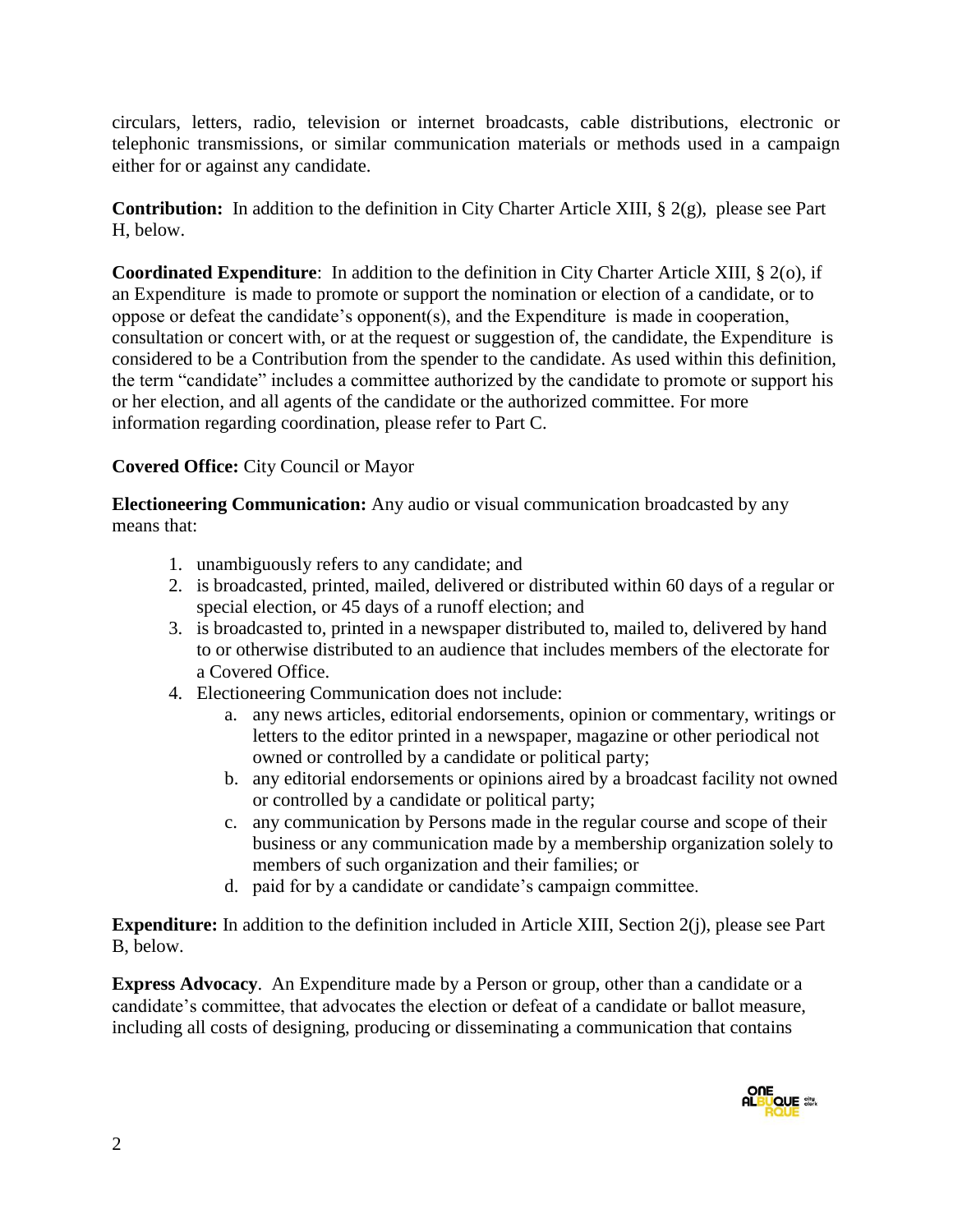phrases such as "vote for", "re-elect", "support", "cast your ballot for", "[name of candidate] for [name of office]", "[name of candidate] in [year]", "vote against", "defeat", "reject" or similar phrases, or other explicit references to a candidate or ballot measure that indicate intent to influence an election.

**Immediate Family:** "Immediate family" means the candidate's spouse, parent, grandparent, child, grandchild, sister, half-sister, brother, half-brother, stepparent, stepgrandparent, stepchild, stepgrandchild, stepsister, stepbrother, mother-in-law, father-in-law, brother-in-law, sister-inlaw, son-in-law, daughter-in-law, guardian, former guardian, domestic partner, or the Immediate Family of the candidate's spouse or domestic partner.

**Independent Expenditure:** In addition to the definition included in Article XIII, Section 2(n), please refer to Part D, below.

**In-Kind Contribution:** In addition to the definition included in Article XIII, Section 2(p), "In-Kind Contributions" are goods and services, other than money, that are donated or provided to the campaign at no cost or at a cost that is less than the usual and customary charge, but does not include the value of services provided without compensation or unreimbursed travel or other personal expenses of individuals who volunteer a portion or all of their time on behalf of a candidate or political committee. For more information regarding "In-Kind Contributions," please refer to Part E.

**Mass Communication:** Any communication of substantially identical content to 100 or more individuals within three (3) months of a regular or special election, or within 45 days of a run-off election. This includes communications sent directly to individuals, and communications placed in areas where they will be seen by one hundred (100) or more individuals, such as signs.

**Person:** Any individual, cooperative association, club, corporation, company, firm, partnership, joint venture syndicate, profit or nonprofit organization, or other entity.

**Regular Local Election:** An election that is held on the first Tuesday after the first Monday in November in odd numbered years.

### **PART B EXPENDITURES**

**1.** In addition to the definition included in Article XIII, Section 2(j)**,** "Expenditure" means a payment, a forgiveness of a loan, a payment of a loan by a third party, or an enforceable promise to make a payment, unless it is clear from the surrounding circumstances that it is not made for political purposes. An Expenditure is made on the date the payment is made or on the date consideration, if any, is received, whichever is earlier.

**2.** A payment is made for political purposes if it is made for the purpose of influencing or attempting to influence the action of the voters for or against the election of a candidate or candidates, or the qualification or passage of any measure.

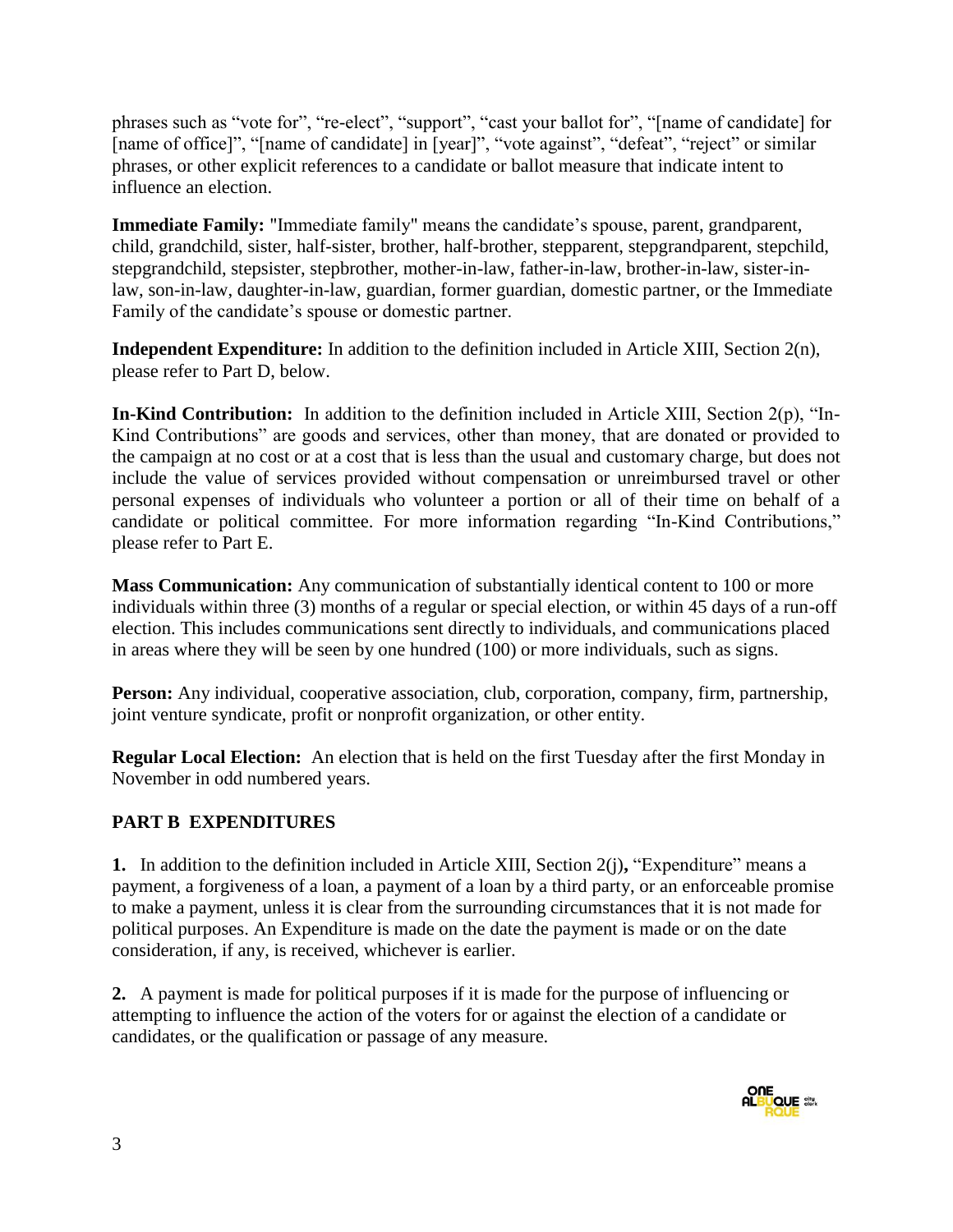**3.** Candidates may not make Expenditures of campaign funds to pay civil penalties, fines, or forfeitures to the Board of Ethics.

**4.** Expenditures of campaign funds for personal use is prohibited. Personal use is any use of campaign funds of a candidate (or former candidate) to fulfill a commitment, obligation or expense of any person that would exist irrespective of the candidate's campaign or responsibilities as a officeholder.

**5.** The payment of legal fees to advise a candidate on compliance with campaign laws or regulations, and payment of legal fees or court costs to represent a candidate or candidate committee in any action reasonably related to the campaign or election in which the candidate or committee has been named as a defendant, are expenditures that must be disclosed, but are not subject to any expenditure limits in the Charter.

**6.** Candidates who seek eligibility to receive public funds or become Participating Candidates under the OEEC should refer to the OEEC Regulations for additional guidance on Expenditures under the OEEC.

# **PART C COORDINATED EXPENDITURES**

If an Expenditure is made to promote or support the nomination or election of a candidate, or to oppose or defeat the candidate's opponent(s), and the Expenditure is made in cooperation, consultation or concert with, or at the request or suggestion of, the candidate, the Expenditure is considered to be a Coordinated Expenditure, and is a Contribution from the spender to the candidate. As used within this subsection, the term "candidate" includes a committee authorized by the candidate to promote or support his or her election, and all agents of the candidate or the authorized committee.

- **1.** In cooperation, consultation or in concert with includes, but is not limited to:
	- **a.** Discussion between the candidate and the creator, producer or distributor of a communication, or the person paying for that communication, regarding the content, timing, location, mode, intended audience, volume of distribution or frequency of placement of that communication, and
	- **b.** Participation by the candidate in making any decision regarding the content, timing, location, mode, intended audience, volume of distribution, or frequency of placement of the communication.
- **2.** An Expenditure is presumed to be made in cooperation, consultation or concert with, or at the request or suggestion of a candidate, when:
	- **a.** the Expenditure is made in cooperation, consultation or in concert with any person who, during the twelve months preceding the Expenditure, has been the candidate's treasurer

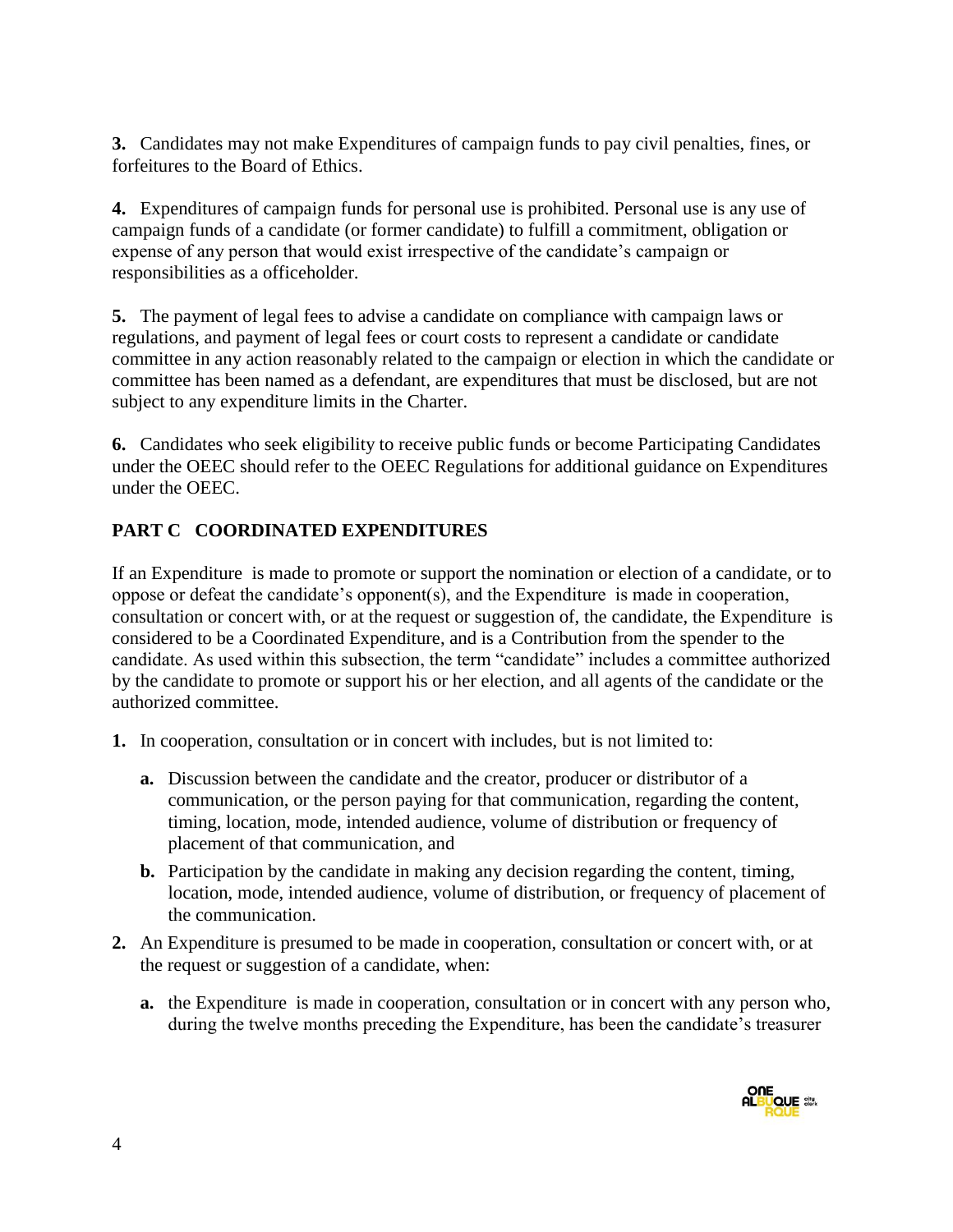or an officer of the candidate's authorized committee, has had a paid or unpaid decisionmaking position in the candidate's campaign, or has received any campaign-related compensation or reimbursement from the candidate; or

- **b.** when the candidate has directly shared the candidate's campaign plans, activities, polling, research, or needs with the spender for the purpose of facilitating a payment by the spender on a communication to voters to promote or support the candidate.
- **c.** The candidate or spender may rebut the presumption by submitting sufficient contrary evidence.

**3.** If a candidate requests that a party committee, political action committee, measure finance committee, or other potential spender not make any Expenditure to promote or support the candidate, or oppose or defeat the candidate's opponent(s), the request does not constitute cooperation or coordination.

**4.** An Expenditure will not be presumed to have been made in cooperation, consultation or concert with, or at the request or suggestion of a candidate, solely because:

- **a.** the spender has obtained a photograph, biography, position paper, press release, logo, or similar material about the candidate from a publicly available source;
- **b.** the spender has previously provided advice to the candidate on suggested communication strategies, budgets, issues of public policy, or other campaign plans or activities;
- **c.** the spender makes an Expenditure in response to a general, non-specific request for support by a candidate, provided that there is no discussion, cooperation or consultation with the candidate prior to the Expenditure relating to the details of the Expenditure;
- **d.** the spender has also made a Contribution to the candidate, or has discussed with the candidate his or her campaign plans or activities as part of the candidate's solicitation for a donation;
- **e.** the Expenditure is made by a for-profit or non-profit organization for invitations, announcements, food and beverages and similar costs associated with an event to which the candidate has been invited by the organization to make an appearance before the organization's members, employees, shareholders and the families thereof; or
- **f.** the Expenditure is made by an individual who spends \$100 or less for costs associated with a sign that is lettered or printed individually by hand or that reproduces or replicates a candidate's campaign-related design or graphic.
- **5. Correct Reporting:** It is acceptable for Participating Candidates to partake in Coordinated Expenditures, so long as the Expenditures are reported as such by all persons and entities involved with the Expenditure.

### **PART D INDEPENDENT EXPENDITURES**

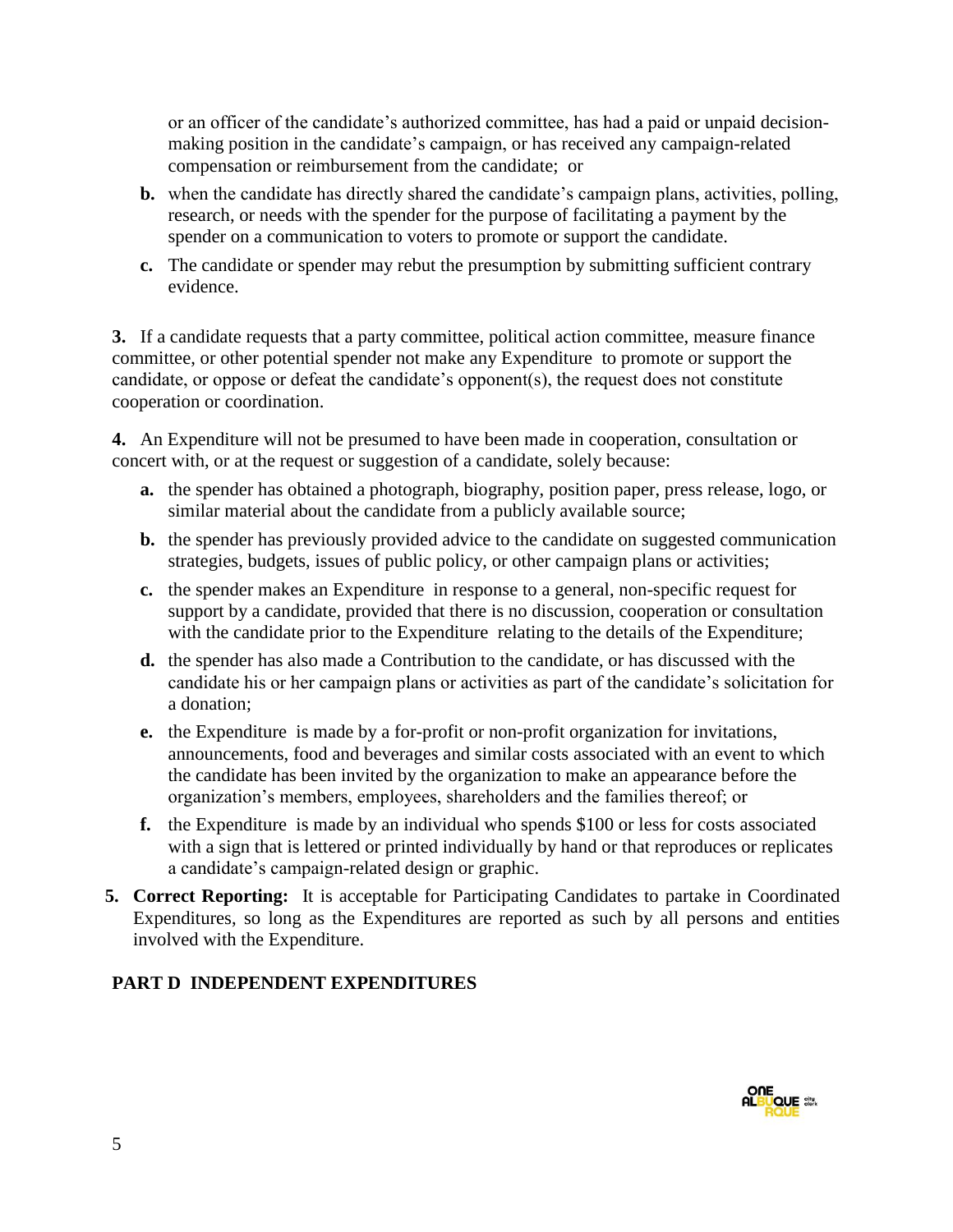- **1. Independent Expenditures; definition.** For the purposes of this Part, an "Independent Expenditure" is presumed to be:
	- **a.** Any funds spent on Express Advocacy or Electioneering Communications that are made without the cooperation, consultation or coordination with, or at the request or suggestion of, a candidate, a candidate's authorized committee or an agent thereof*.* An Independent Expenditure may include materials already distributed to the public or broadcast by a candidate, the candidates authorized committee or an agent thereof.
	- **b.** Independent Expenditures may consist of materials previously made public by the campaign without implying coordination by the campaign.
- **2. Rebutting presumption.** A person presumed under this Part to have made an Independent Expenditure may rebut the presumption by filing a signed written statement with the Board of Ethics within 48 hours of making the Expenditure stating:
	- **a.** The cost was not an Expenditure, supported by any additional evidence the person chooses to submit; or
	- **b.** That the Expenditure was made in cooperation, consultation or coordination with, or at the request or suggestion of, a candidate, a candidate's authorized committee or an agent thereof, supported by any additional evidence the person chooses to submit.
- **3. Report required; content; rules.** A person, party committee, political committee or political action committee, or measure finance committee that makes any Independent Expenditure in excess of \$100 during any one candidate's election, or in support or opposition of any one issue before the voters, shall file a report with the City Clerk in compliance with Article XIII, Section 4 of the City Charter.
	- **a.** A report required by this subpart must contain an itemized account of each Expenditure in excess of \$100 in any one candidate's election, the date and purpose of each Expenditure and the name of each payee or creditor. The report must state whether the Expenditure is in support of or in opposition to the candidate and must include, under penalty of perjury, a statement under oath or affirmation whether the Expenditure is made in cooperation, consultation or concert with, or at the request or suggestion of, a candidate or an authorized committee or agent of a candidate.
- **4. Disclosure.** Any literature or advertisement that is purchased with monies from a person, measure finance committee, corporation, limited liability company, organization or other entity making an Independent Expenditure in an attempt to influence the outcome of an election shall disclose the name of the person, measure finance committee, corporation, limited liability company, organization or other entity making the Expenditure. Any disclosure statement required by this Part shall be printed clearly and legibly in a conspicuous manner. The disclosure statement shall include the words "paid for by" followed by the name of the entity making the Expenditure and shall state that it is not authorized by any candidate or candidate's campaign committee. The disclosure statement shall include an

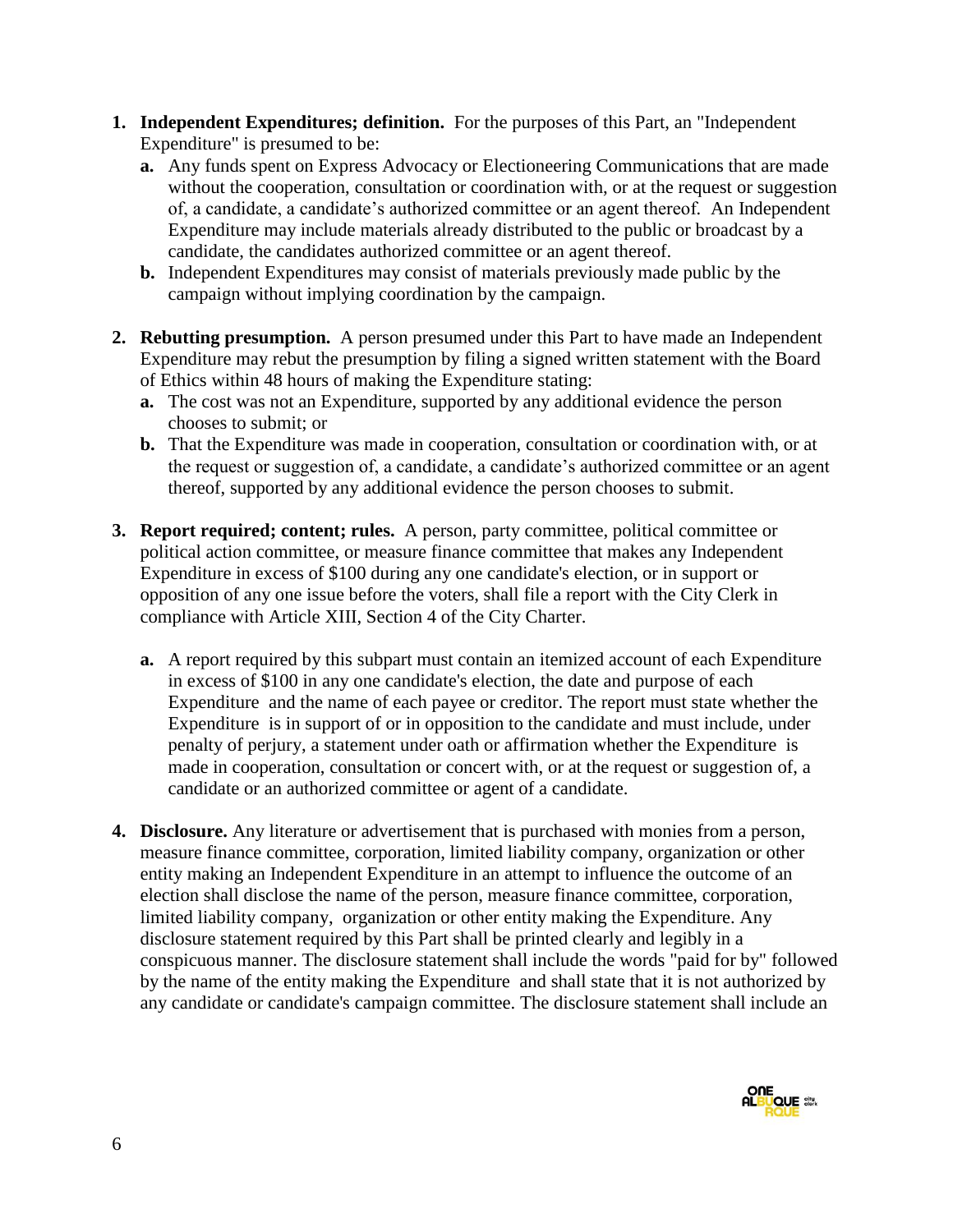internet address that links to the entity's campaign finance reports. Disclosure statements shall also comply with the following:

- **a.** If the communication is communicated via audio broadcast by any means, the disclosure shall be spoken at the end of the communication.
- **b.** If the communication is communicated via visual broadcast by any means, the disclosure shall be printed clearly and legibly in a conspicuous manner. Text must appear in letters equal to or greater than 4% of the vertical picture height, be visible for the entirety of the communication, and be in a color that has a reasonable degree of contrast with the background of the communication.
- **c.** All disclosures must be clear and conspicuous regardless of the medium in which the communication is transmitted. A disclosure is not clear and conspicuous if it is difficult to read or hear, or if the placement is easily overlooked.
- **5. Exclusions.** An Independent Expenditure does not include:
	- **a.** An Expenditure made by a person in cooperation, consultation or concert with, or at the request or suggestion of, a candidate, a candidate's political committee or their agents;
	- **b.** A telephone survey that meets generally accepted standards for polling research and that is not conducted for the purpose of changing the voting position of the call recipients or discouraging them from voting;
	- **c.** A telephone call naming a clearly identified candidate that identifies an individual's position on a candidate, ballot question or political party for the purpose of encouraging the individual to vote, as long as the call contains no advocacy for or against any candidate; and
	- **d.** A voter guide that consists primarily of candidates' responses to surveys and questionnaires and that contains no advocacy for or against any candidate.

**Allegations and Complaints:** Persons wishing to report an allegation that an Independent Expenditure is a suspected Coordinated Expenditure must file a Complaint with the City Clerk in accordance with the Complaint Diversion Rule in Part I, below.

# **PART E IN-KIND CONTRIBUTIONS**

- **1.** "In-Kind Contributions" are goods and services, other than money, that are donated or provided to the campaign at no cost or at a 20% or higher discount from the usual and customary charge. The following activities are examples of In-Kind Contributions:
	- **a.** A supporter of a candidate purchases campaign signs for distribution by the campaign and is not reimbursed by the campaign;
	- **b.** A supporter of a candidate pays for some of the candidate's advertising in a community newspaper and is not reimbursed by the campaign;
	- **c.** A copy shop owner provides the campaign with a discount of 20% or more on printing services;
	- **d.** A volunteer who is making signs to give to the candidate buys plywood and paint and is not reimbursed by the campaign;

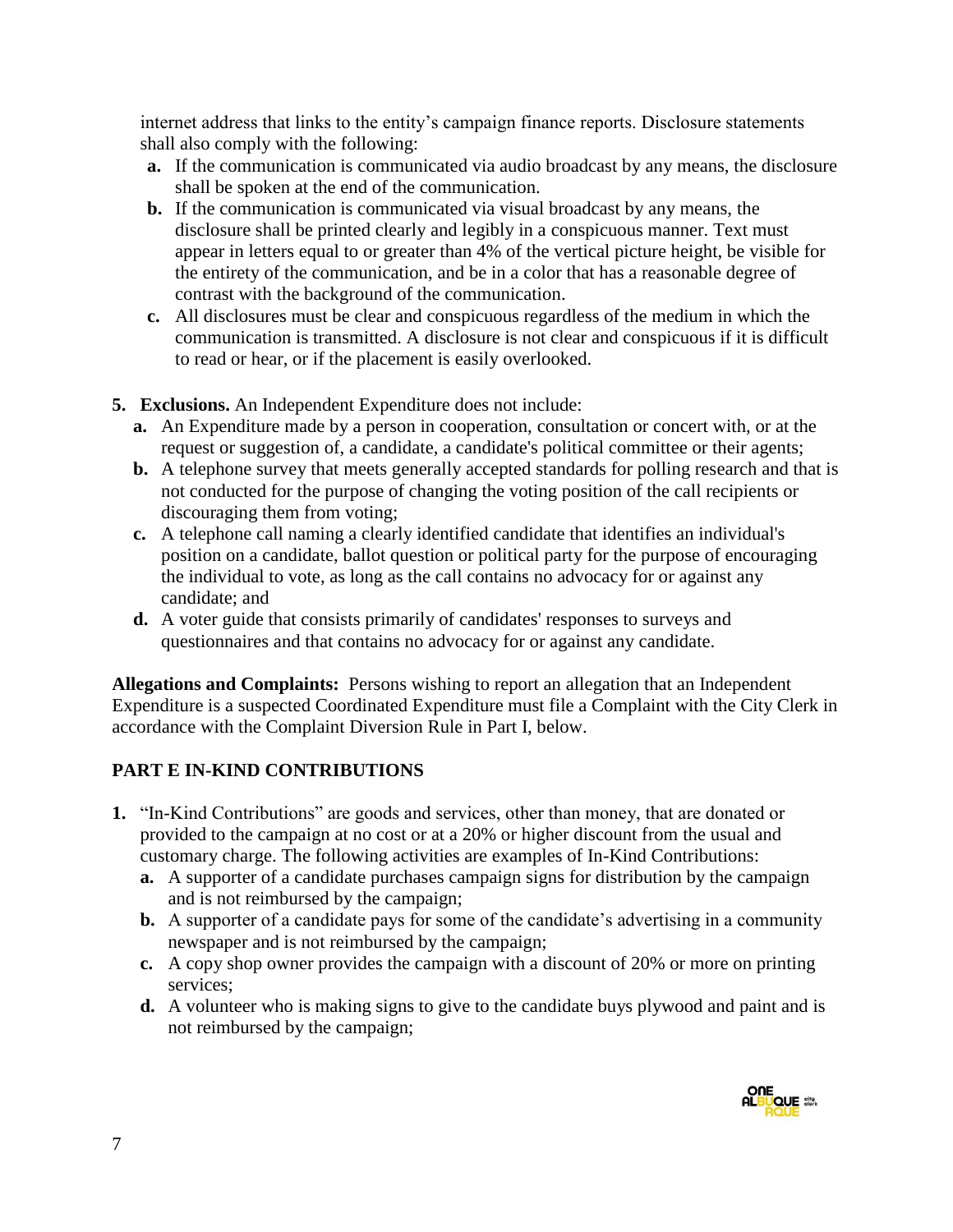- **e.** The owner of a local business provides the campaign, free of charge, some of their paid staff members to work for the campaign on company time;
- **f.** A commercial vendor extends credit to the campaign under terms that are not substantially similar to the terms extended in the ordinary course of business to nonpolitical customers.
- **2.** Contributors seeking to make an In-Kind Contribution of goods by paying for those goods must pay the vendor directly. If a contributor gives a monetary Contribution to a candidate, campaign, or MFC directly, even if the intent is that the monetary Contribution be used to pay for specific goods, the Contribution must be reported as a monetary Contribution to the candidate, campaign, or MFC, not an In-Kind Contribution.
- **3.** If a campaign receives an In-Kind Contribution, the campaign must report the fair market value of the Contribution, which is what the goods or services would have cost the campaign if it had paid cash for the donated goods or services. If the campaign received a discount of 20% or more on goods or services, the discount is the amount of the In-Kind Contribution.
- **4.** Professional services, including legal services, accounting services, consulting services and similar services provided directly from the professional to the Candidate are permitted, provided no single In-Kind Contributor exceeds the limits set in the Charter. **a.** If a professional provides free of charge or at a discount of 20% or more, the kind of occupational services that the professional otherwise provides for compensation, that is an In-Kind Contribution. However, if a professional volunteers their time providing services that they do not otherwise provide for compensation, that is not an In-Kind Contribution. By way of example only:

**i.** If an accountant provides a campaign with free accounting services, that is an In-Kind Contribution that must be reported and will count against In-Kind Contribution limits. **ii.** If an accountant volunteers their time going door-to-door for a candidate, that is volunteer work, does not need to be reported, and does not count against In-Kind Contribution limits.

**iii.** If a graphic designer provides a campaign with free design services, that is an In-Kind Contribution that must be reported and will count against In-Kind Contribution limits. **iv.** If a graphic designer volunteers their time assisting a candidate with speech preparation, that is volunteer work, does not need to be reported, and does not count against In-Kind Contribution limits.

#### **5.** Other In-Kind Contributions

- **a.** *Food, Drink and Office Supplies.* Contributions of food, drinks, and/or office supplies that have a cumulative fair market value of one hundred dollars (\$100.00) per election cycle or more must be reported as In-Kind Contributions.
- **b.** *Volunteer Services vs. Paid Assistance.* Individuals are permitted to provide their services for free to the campaign as volunteers. However, if the volunteer provides their services

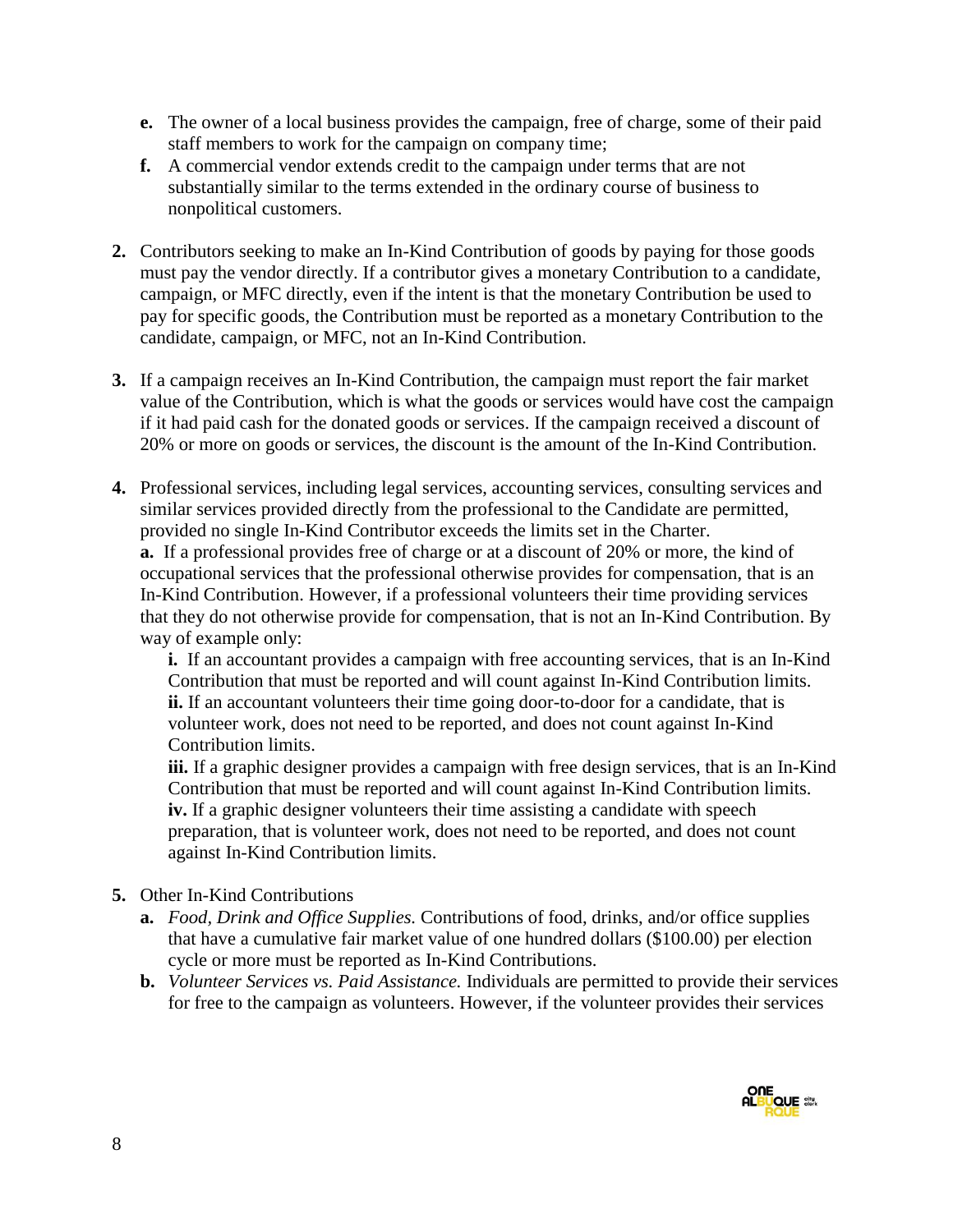with the knowledge of their employer during their paid work-time, then the employer has made a Contribution to the campaign.

- **c.** *Appearing in Advertising Sponsored by Third-Parties.* If an individual or organization invites the candidate to appear in a paid advertisement, and the advertisement airs within one hundred (100) days of an election and primarily features the candidate, the value of the advertising *could* be considered a Contribution to their campaign. If the advertisement qualifies as a Contribution, the candidate would be required to report receiving the value of the Contribution. It would count toward the Contribution limit. Contact the City Clerk to receive advice on what factors the Board of Ethics might consider in determining whether the advertisement would be a Contribution.
- **d.** *Polling and Research.* If an individual or organization provides a campaign or MFC with polling and research at no cost, or at a discount of 20% or more, that is an In-Kind Contribution that must be disclosed.
- **e.** *Services Contributed Through a Candidate's Business Entity.* If a candidate has a business entity, and that entity provides goods or services to the campaign without charge, or at a discount of 20% or more, those contributions are In-Kind Contributions that must be disclosed.
- **f.** *Coordinated Expenditures v. Independent Expenditures.* Coordinated Expenditures must be reported as In-Kind Contributions. Independent Expenditures are not In-Kind Contributions. A candidate is allowed to ask others not to spend money in support of their candidacy. Even if another person or organization were to spend money subsequently, merely making a request *not* to make an Independent Expenditure would not by itself constitute coordination.

### **PART F PUBLICATION OR DISTRIBUTION OF POLITICAL COMMUNICATIONS**

**1. Authorized by candidate.** Whenever a person makes an Expenditure to finance a audio or visual communication advocating the election or defeat of a candidate or ballot measure through broadcasting stations, cable television systems, newspapers, magazines, campaign signs or other outdoor advertising facilities, publicly accessible sites on the Internet, email, text messages, direct mails or other similar types of general public political advertising or through flyers, handbills, bumper stickers and other nonperiodical publications, the communication, if authorized by a candidate, a candidate's authorized political committee or their agents, must clearly and conspicuously state that the communication has been so authorized and must clearly state the name and address of the person who made or financed the Expenditure for the communication. A communication financed by a candidate or the candidate's committee is not required to state the address of the candidate or committee that financed the communication. If a communication that is financed by someone other than the candidate or the candidate's authorized committee is broadcast only by audio means, only the city and state of the address of the person who financed the communication must be stated.

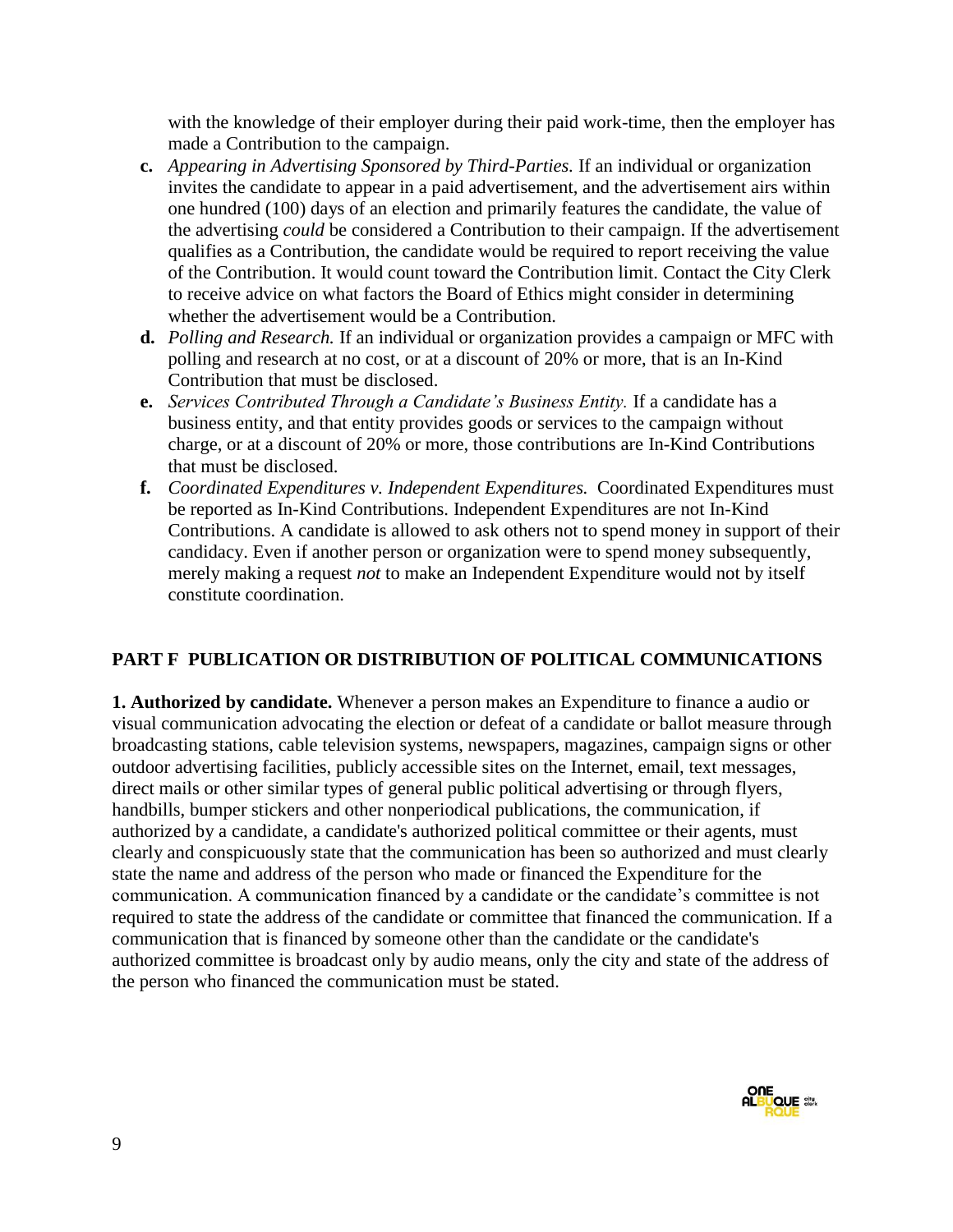**2. Not authorized by candidate.** If the communication described in subpart 1 is not authorized by a candidate, a candidate's authorized committee or their agents, the communication must clearly and conspicuously state that the communication is not authorized by any candidate and state the name and address of the person who made or financed the Expenditure for the communication, except that a communication broadcast only by audio means is only required to state the city and state of the address of the person that financed the communication. If the communication is in visual form, the communication must contain at the bottom of the communication in print that is equal to or greater than 4% of the vertical picture height, Times New Roman font, the words "NOT PAID FOR OR AUTHORIZED BY ANY CANDIDATE." These words must be visible for the entirety of the communication, and be in a color that has a reasonable degree of contrast with the background of the advertisement.

**3. Other communications.** Whenever a person makes an Expenditure to finance a communication that is made for the purposes of influencing the election or defeat of a candidate or ballot measure and that is disseminated during the 60 days before a regular or special election, or 45 days before a runoff election, through the media described in subpart 1, the communication must state the name and address of the person who made or financed the communication and a statement that the communication was or was not authorized by the candidate, except that a communication broadcast only by audio is only required to state the city and state of the address of the person that financed the communication. The disclosure is only required if the communication was made for the purpose of influencing the election.

**4. In-Kind Contributions of printed materials.** A candidate, measure finance committee, political committee or political action committee shall report on the campaign finance report as a Contribution to the candidate, measure finance committee, political committee or political action committee any Contributions of In-Kind printed materials to be used in the support of a candidate or in the support or defeat of a ballot question. Any In-Kind Contributions of printed materials used or distributed by a candidate, measure finance committee, political committee or political action committee must include the name or title of that candidate, measure finance committee, political committee or political action committee as the authorizing agent for the printing and distribution of the In-Kind Contribution.

**5. Broadcasting prohibited without disclosure.** No person operating a broadcasting station or cable television system within the City of Albuquerque may broadcast any communication, as described in subparts 1 to 3, without an oral or written visual announcement of the disclosure required by this rule.

**6. Newspapers.** A newspaper may not publish a communication described in subparts 1 to 3 without including the disclosure required by this Part. For purposes of this subpart, "newspaper" includes any printed material intended for general circulation or to be read by the general public, including a version of the newspaper displayed on a website owned or operated by the newspaper. When necessary, a newspaper may seek the advice of the City Clerk regarding whether or not the communication requires the disclosure.

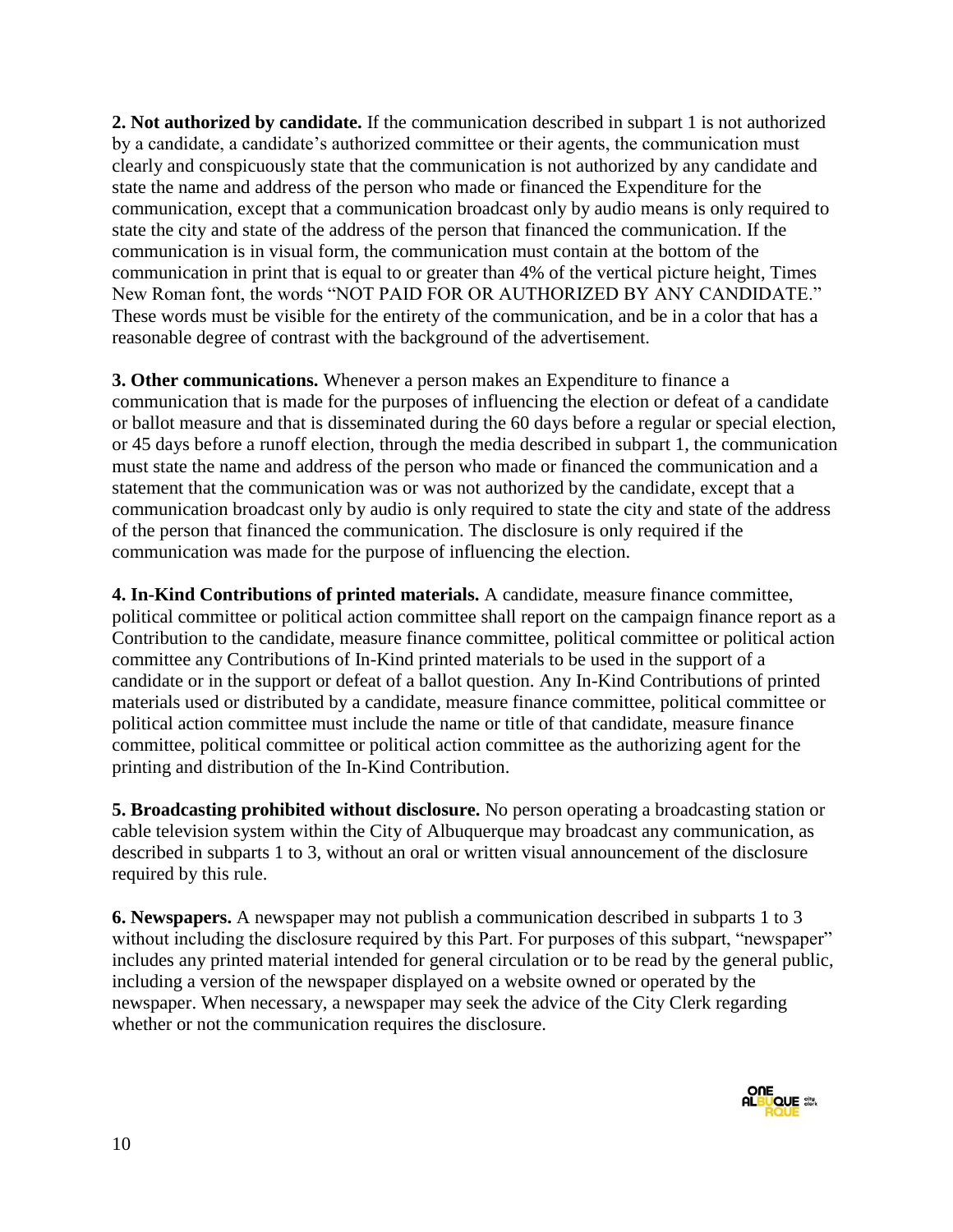**7. Enforcement.** A violation of Part F may result in a civil penalty of no more than 100% of the amount of the Expenditure in violation, except that an Expenditure for yard signs lacking the required information may result in a maximum civil penalty of \$500. In assessing a civil penalty, the Board of Ethics shall consider, among other things, how widely the communication was disseminated, whether the violation was intentional, whether the violation occurred as the result of an error by a printer or other paid vendor and whether the communication conceals or misrepresents the identity of the person who financed it. If the person who financed the communication or who committed the violation corrects the violation within 10 days after receiving notification of the violation from the commission by adding the missing information to the communication, the Board of Ethics may decide to assess no civil penalty.

**8. Telephone calls, text messages, emails, and social media posts.** Prerecorded automated telephone calls, scripted live telephone communications, text messages, emails, and social media posts that name a clearly identified candidate during the 60 days before a regular or special election, or the 45 days before a runoff election, must clearly state the name of the person who made or financed the Expenditure for the communication. Telephone calls, text messages, emails, and social media posts made for the purposes of researching the views of voters are not required to include the disclosure.

**9. Exclusions.** The requirements of this rule do not apply to:

- **a.** Handbills or other literature produced and distributed at a cost not exceeding \$100 and prepared by one or more individuals who are not required to register or file campaign finance reports with the City Clerk and who are acting independently of and without authorization by a candidate, candidate's authorized campaign committee, measure finance committee, party committee, political action committee or ballot question committee or an agent of a candidate, candidate's authorized campaign committee, measure finance committee, party committee, political action committee or ballot question committee;
- **b.** Campaign signs produced and distributed at a cost not exceeding \$100, paid for by one or more individuals who are not required to register or file campaign finance reports with the City Clerk and who are acting independently of and without authorization by a candidate, candidate's authorized campaign committee, measure finance committee, party committee, political action committee or ballot question committee or an agent of a candidate, candidate's authorized campaign committee, measure finance committee, party committee, political action committee or ballot question committee;
- **c.** Internet and e-mail activities costing less than \$100, paid for by one or more individuals who are acting independently of and without authorization by a candidate, candidate's authorized campaign committee, measure finance committee, party committee, political action committee or ballot question committee or an agent of a candidate, candidate's authorized campaign committee, measure finance committee, party committee, political action committee or ballot question committee;

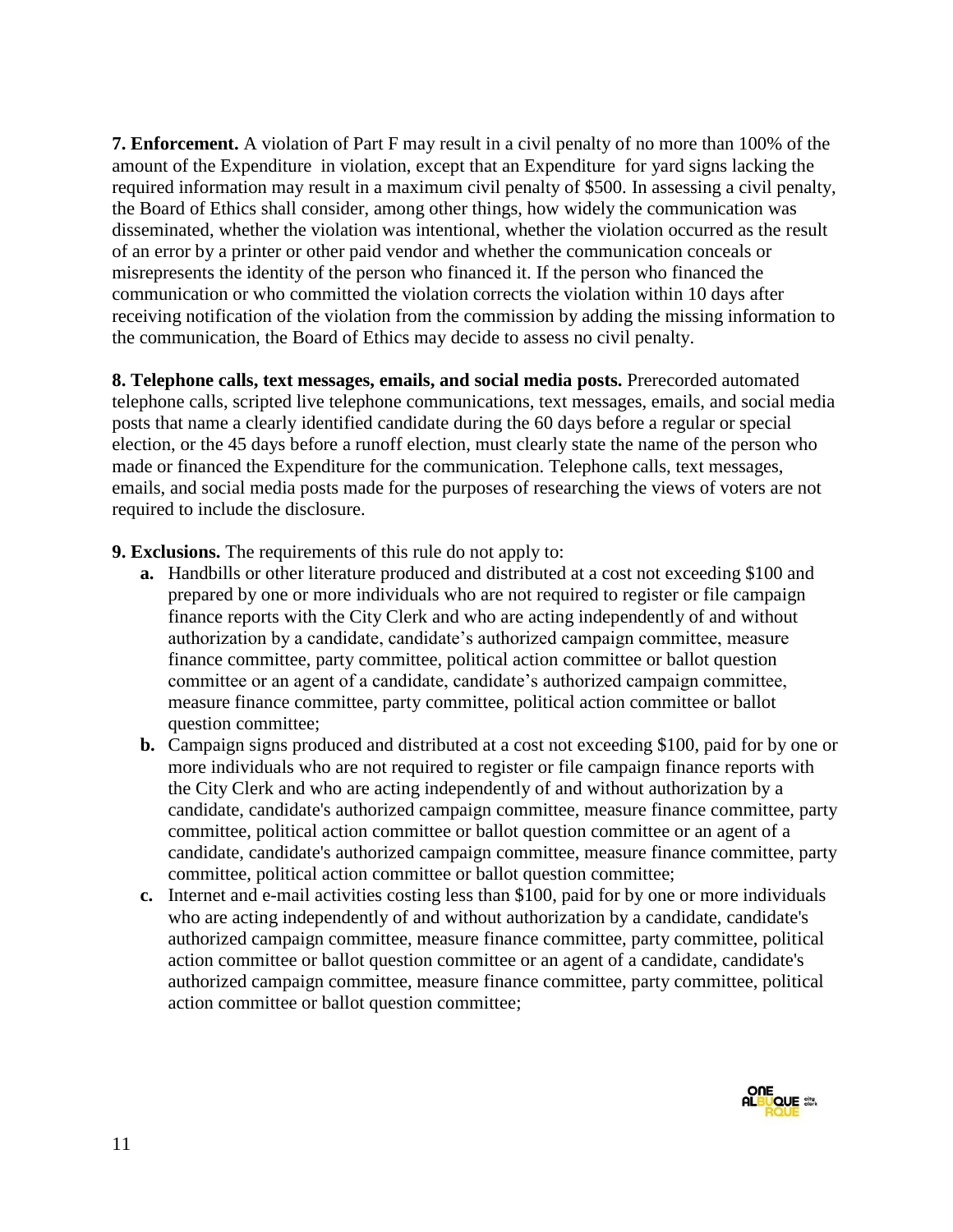**d.** Campaign signs that are financed by the candidate or candidate's authorized committee and that clearly identify the name of the candidate and are lettered or printed individually by hand.

### **PART G MEASURE FINANCE COMMITTEES**

- **1.** "Measure Finance Committee" (MFC) means a political committee or any person or combination of two or more persons acting jointly in aid of or in opposition to the effort of anyone seeking to have their name placed on the ballot for city office, a petition to place a measure on the ballot pursuant to Article III of the Charter, voter approval or disapproval of one or more measures on the ballot and/or the election to, or recall from, office of one or more candidates for office when such person or people have accepted Contributions in excess of \$250 or make Expenditures in excess of \$250 for any of the purposes listed heretofore.
- **2.** MFCs include:
	- **a.** Any separate or segregated fund established by any corporation, membership organization, cooperative or labor or other organization whose purpose is to initiate or influence a campaign or election;
	- **b.** Any organization, including any corporation or association, that has as its major purpose initiating or influencing a campaign or election and that receives Contributions or makes Expenditures aggregating more than \$250 for that purpose; and
	- **c.** Any organization that does not have as its major purpose influencing candidate or ballot measure elections but that receives Contributions or makes Expenditures aggregating more than \$250 for the purpose of influencing the nomination or election of any candidate to political office.
- **3.** MFCs Apply to Candidate Elections, Ballot Measure Questions and Referenda. Advocacy, charitable, or other organizations that are interested in raising and spending money to influence a the election of a candidate, a ballot question or referendum are required to form an MFC for that purpose, and file campaign finance reports with the City Clerk.
	- **a.** If an organization receives or spends more than \$250 to initiate or influence the outcome of an election, ballot question or referendum, then the organization would be considered a MFC and would have to register and file campaign finance reports with the City Clerk.
	- **b.** If an organization's only financial activity is to make a Contribution to a MFC that will disclose the Contribution in a campaign finance report, the organization does not have to register with the City Clerk. However, if the organization has raised funds for the purpose of contributing to a MFC, rather than from the organization's general treasury, it will trigger the registration requirement.
	- **c.** The requirement to register as a MFC also applies to an individual who raises or spends more than \$250 to initiate or influence an election, ballot question or referendum. However, if an individual uses *his or her own funds* to make a Contribution to a MFC, he or she would not qualify as a MFC, *provided that the funds used to make the Contribution were not obtained from another source in order to make the Contribution*.

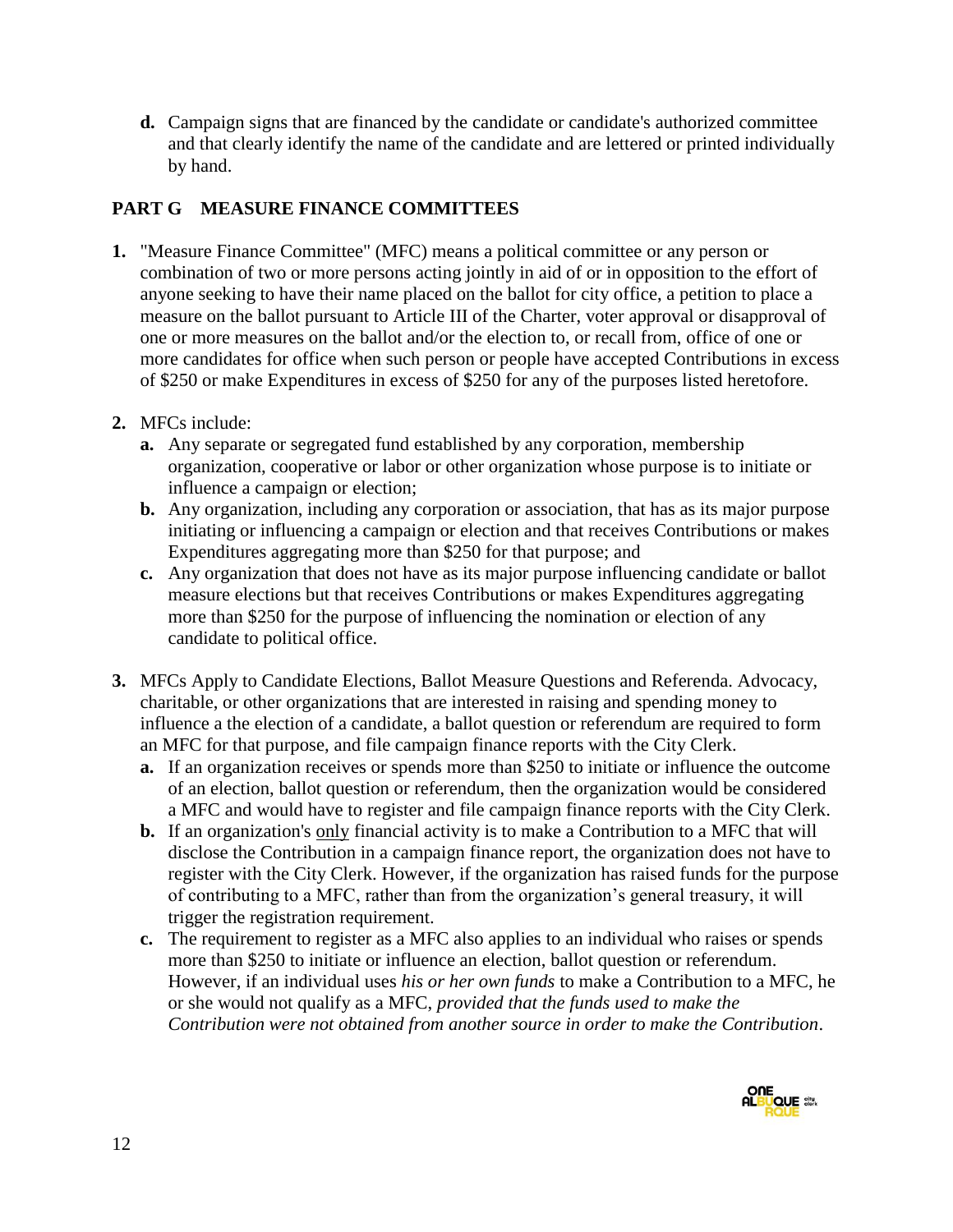- **4.** When to Register and File an Initial Report
	- **a.** If the total amount of Contributions received or Expenditures made by an organization to initiate or influence the outcome of an election, ballot question, or referendum exceeds \$250, the organization is required to register and file an initial campaign finance report with the City Clerk in accordance with Article XIII, Section 4 of the City Charter.
	- **b.** *All campaign activity leading up the \$250 threshold must be reported on the initial report.* The start date for the initial report is the date of the first Contribution, general treasury transfer, or Expenditure, whichever is earlier, even if it is not in the same calendar year as the election.
	- **c.** The organization is required to report only those Contributions and Expenditures that have been made for the purpose of initiating or influencing a candidate's election, a ballot question or referendum. If the organization uses funds from its general treasury, those amounts must be reported as Contributions from the organization.
	- **d.** In campaign finance reports, the organization must include an itemization of all Contributions, including the name and address of each contributor, and the contributor's occupation and employer. Every Expenditure made to support or oppose a candidate, ballot question or referendum must be reported, including Expenditures for the collection of signatures for a direct initiative.
	- **e.** The City Clerk views Contributions received and Expenditures made by opponents of a citizen initiative during the signature-gathering phase as Contributions and Expenditures to influence an election which would count towards the threshold.
	- **f.** If the organization uses paid staff to work on its efforts to influence a candidate's election, a ballot question, or referendum, the amount of compensation for staff time must be reported as an Expenditure. Goods or services, including donated staff time, the organization receives from other organizations or individuals must be reported as In-Kind Contributions.

# **PART H CONTRIBUTIONS**

- **1.** No person may make a Contribution in the name of another person or knowingly permit his or her name to be used to accomplish such a Contribution. No person may knowingly accept a Contribution made by one person in the name of another. The contributor identified in reports submitted to the City Clerk must be the actual source of funds for the Contribution.
- **2.** The term "Contribution" includes:
	- **a.** A gift, subscription, loan, advance or deposit of money or anything of value made for the purpose of influencing the nomination or election of any person to elected office or for the purpose of liquidating any campaign deficit of a candidate, except that a loan of money to a candidate by a financial institution in this State made in accordance with applicable banking laws and regulations and in the ordinary course of business is not included;
	- **b.** A contract, promise or agreement, express or implied, whether or not legally enforceable, to make a contribution for such purposes;

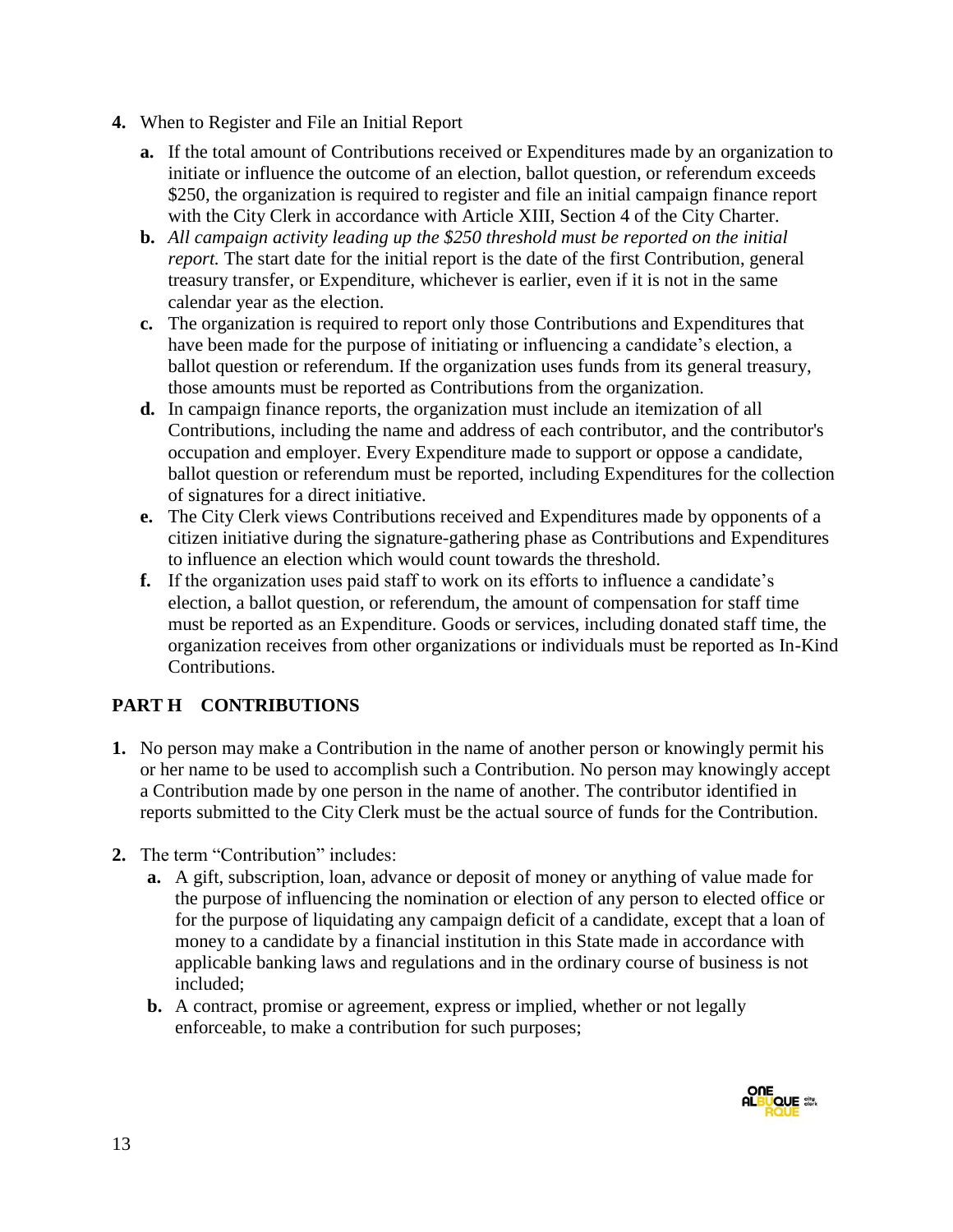- **c.** Funds received by a candidate or a measure finance committee that are transferred to the candidate or committee from another political committee or other source; and
- **d.** The payment, by any person other than a candidate or a measure finance committee, of compensation for the personal services of other persons that are provided to the candidate or committee without charge for any such purpose.
- **3.** The term "Contribution" does not include:
	- **a.** The value of services provided without compensation by individuals who volunteer a portion or all of their time on behalf of a candidate or measure finance committee;
	- **b.** Any unreimbursed travel expenses incurred by an individual in the course of providing voluntary personal services to a candidate and paid for by that individual, if the cumulative amount of these expenses does not exceed \$350 with respect to any election;
	- **c.** Any unreimbursed campaign-related travel expenses incurred and paid for by the candidate or the candidate's Immediate Family;
	- **d.** Documents, in printed or electronic form, including party platforms, single copies of issue papers, information pertaining to the requirements of the City Charter, lists of registered voters and voter identification information, created, obtained or maintained by a political party for the general purpose of party building and provided to a candidate who is a member of that party;
	- **e.** Compensation paid by a political party committee to its employees for the following purposes:
		- **i.** Recruiting and overseeing volunteers for campaign activities involving 3 or more candidates; or
		- **ii.** Coordinating campaign events involving 3 or more candidates;
		- iii. Campaign training sessions provided to 3 or more candidates;
	- **f.** Costs paid for by a political party committee in connection with a campaign event at which 3 or more candidates are present;
	- **g.** The use or distribution of any communication, as described in the City Clerk's Rule on Political Communications in Part E, obtained by the candidate for a previous election and fully paid for during that election;
	- **h.** Activity or communication designed to encourage individuals to register to vote or to vote if that activity or communication does not mention a clearly identified candidate;
	- **i.** A candidate's own services and property, other than cash;
	- **j.** The use of a dwelling unit and residential premises incidental thereto for any campaign purpose and the provision of refreshments and entertainment in connection with such use;
	- **k.** The services of the person who is performing the duties of the candidate's treasurer; or
	- **l.** The use of vehicles for any campaign purpose other than in connection with the performance of a commercial or professional service.
- **4.** The payment or waiver of legal fees to advise a candidate on compliance with campaign laws or regulations, and payment or waiver of legal fees or court costs to represent a candidate or candidate committee in any action reasonably related to the campaign or

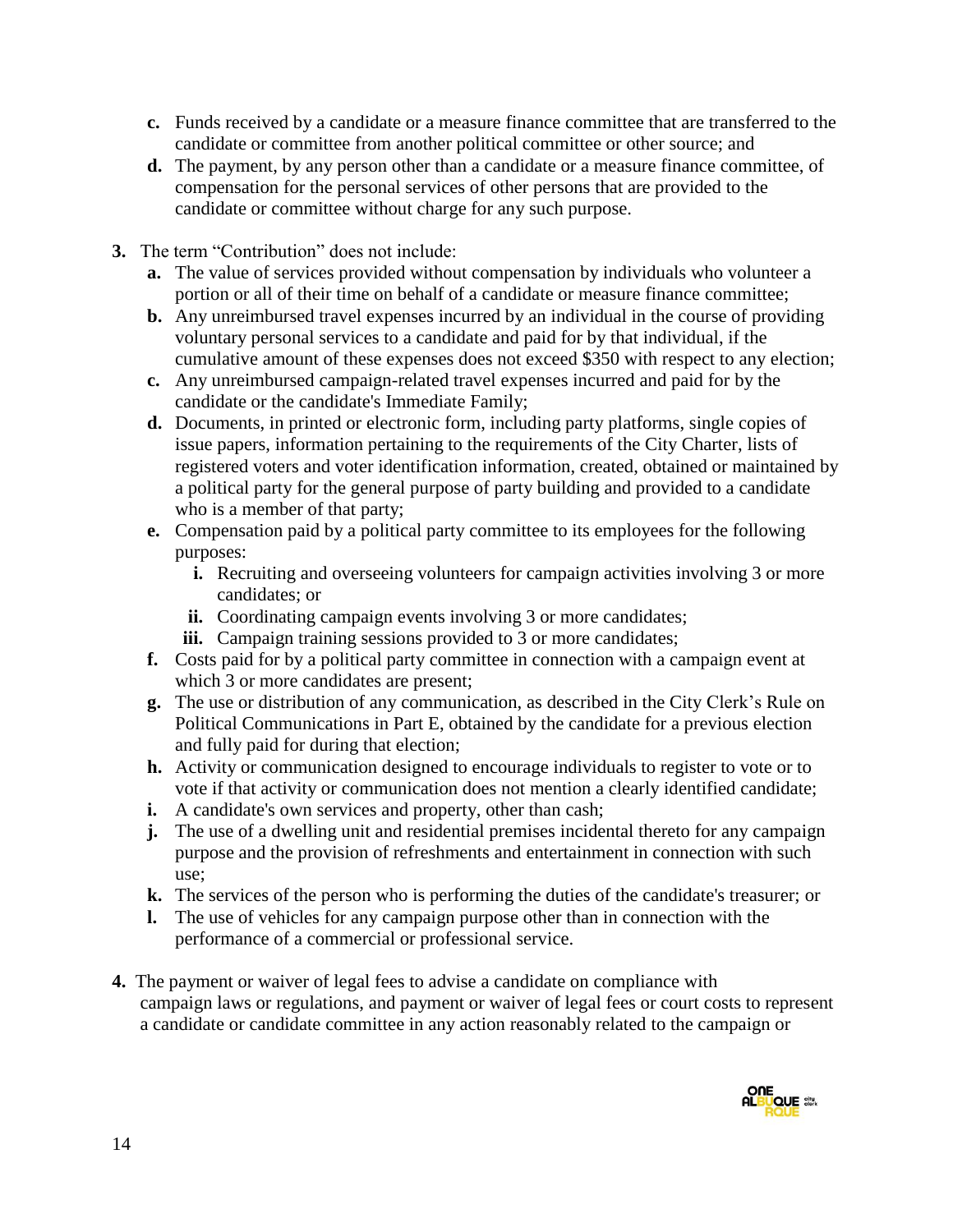election in which the candidate or committee has been named as a defendant, are contributions that must be disclosed, but are not subject to any contribution limits in the Charter.

**5.** Candidates who seek eligibility to receive public funds or become Participating Candidates under the OEEC should refer to the OEEC Regulations for additional guidance on Contributions under the OEEC.

### **PART I COMPLAINT DIVERSION PROCESS RULE**

- **1.** Charges of Violations.
	- **a.** Any charge or charges that a candidate, candidate's committee, Measure Finance Committee, or any other group has committed a violation of the Election Code, Code of Ethics, Open and Ethical Elections Code, or the Rules and Regulations promulgated by the Board or the City Clerk shall be made in writing, notarized and brought before the City Clerk.
	- **b.** The complaint must meet the following criteria in order to be considered sufficient:
		- **i.** The Clerk's complaint form has been used and all information requested by the form has been provided on the form, including:
			- **1.** Complainant's name, address, and telephone number;
			- **2.** The Respondent's name, address, and telephone number;
			- **3.** If the Respondent is a candidate, the office or position sought;
			- **4.** Whether Complainant has filed this complaint with any law enforcement agency, and if so, which one(s). A copy of complaints filed with any law enforcement agency must be attached to the complaint;
			- **5.** A description in reasonable detail of the alleged violation, including the Section(s) or Part(s) of the Election Code, Code of Ethics, Open and Ethical Elections Code, or Rules and Regulations of the Board or City Clerk that the Complainant believes were violated, an explanation of how the Complainant believes the Election Code, Code of Ethics, Open and Ethical Elections Code, or Rules and Regulations of the Board or City Clerk were violated, and any other pertinent information;
			- **6.** A description of the inquiry undertaken regarding the alleged violation;
			- **7.** Evidence that supports the Complainant's allegations, including but not limited to:
				- **a.** The names/telephone numbers of persons whom Complainant believes may be witnesses to the facts;
				- **b.** A copy or picture of any political advertisement(s) Complainant references;
				- **c.** A copy of each document Complainant references; and
				- **d.** Any other evidence supporting Complainant's allegations;

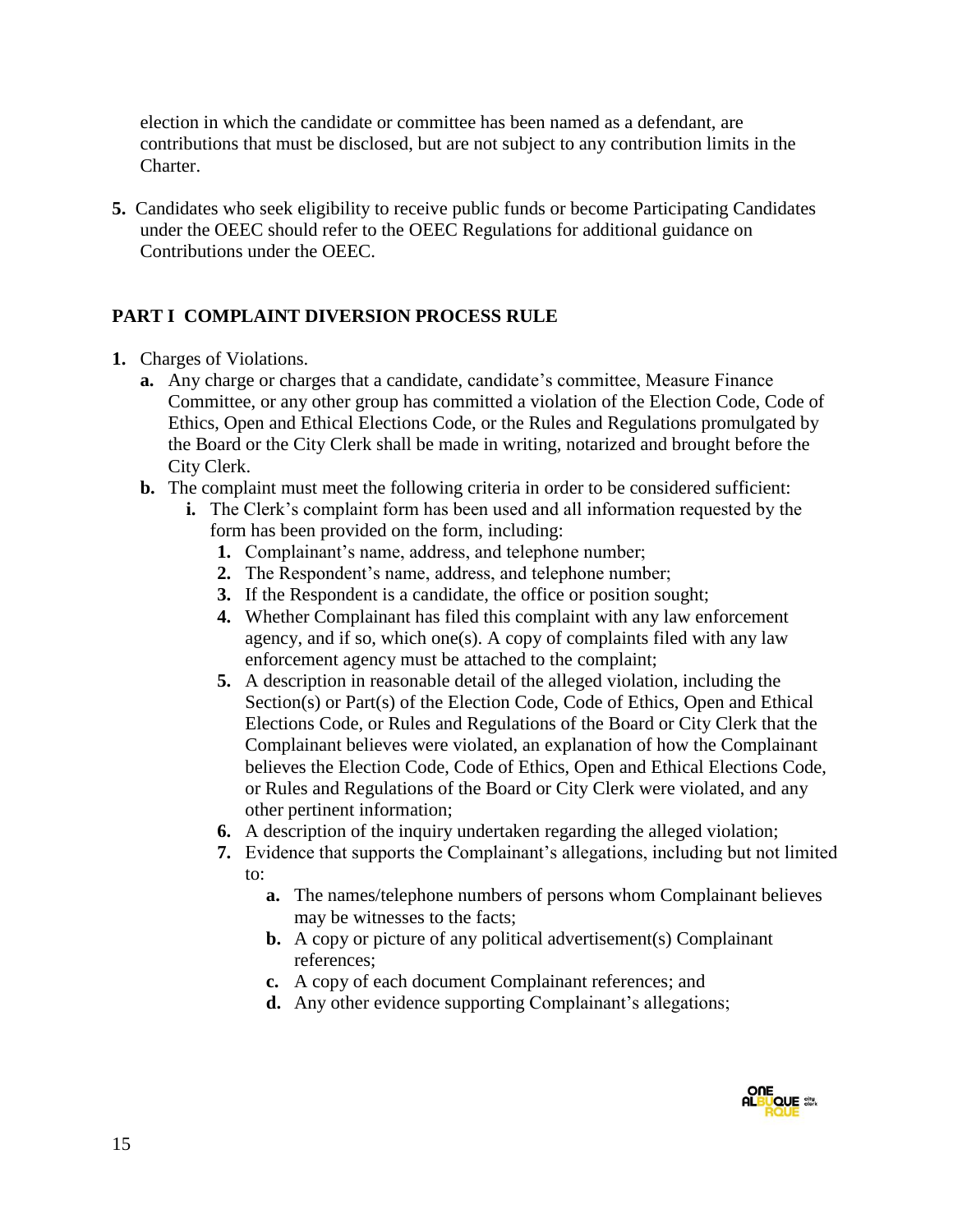- **8.** A certification that: To the best of Complainant's knowledge, information, and belief, formed after a reasonable inquiry under the circumstances, each factual contention of the complaint is supported by evidence;
	- **a.** If, after a reasonable inquiry under the circumstances, the Complainant is unable to certify that certain specifically identified factual contentions of the complaint are supported by evidence, the Complainant may also certify that: To the best of Complainant's knowledge, information, and belief, there are grounds to conclude that those specifically identified factual contentions are likely to be supported by evidence after a reasonable opportunity for further inquiry;
- **9.** The Complainant's notarized signature immediately after the certification or certifications.
- **ii.** A single Respondent has been named in the complaint. A complaint cannot be filed against more than one person;
- **iii.** The complaint has not been submitted anonymously;
- **iv.** All exhibits or attachments referenced in the complaint have been included with the complaint;
- **v.** The complaint was signed by the Complainant under oath in the presence of a notary public or other person authorized by law to administer oaths;
- **vi.** The complaint contains the original signature of the Complainant;
- **vii.** The complaint alleges a violation of the Election Code, Code of Ethics, Open and Ethical Elections Code, or Rules and Regulations of the Board or City Clerk;
- **viii.** The complaint contains specific facts upon which the Complainant bases the allegation of a violation of the Election Code, Code of Ethics, Open and Ethical Elections Code, or Rules and Regulations of the Board or City Clerk;
- **ix.** The complaint alleges a violation that occurred within 120 days of the date the complaint is filed with the City Clerk; and
- **x.** The complaint is based on personal knowledge or information other than hearsay. Complainant should differentiate between statements based on the Complainant's personal knowledge and those based on information and belief. Statements not based on personal knowledge should identify the source of the information.
- **c.** Upon receipt of the filed complaint, the City Clerk must immediately notify the respondent and provide the respondent with a copy of the complaint by the most expeditious means available.
- **d.** Notwithstanding any other provision of the Rules and Regulations of the Board, within five business days after the complaint is filed with the City Clerk, the City Clerk will review the complaint to ensure that it meets all of the requirements of subpart  $a(2)(i)-(x)$ of this Part. The City Clerk's review is only for facial compliance with the requirements of subpart  $a(2)(i)-(x)$ . The City Clerk shall not make any determinations regarding the merits of the complaint at this stage.
- **e.** If the complaint fails to comply with one or more of the requirements of subpart a(2)(i)- (x) of this Part or is otherwise incomplete, the City Clerk must reject the complaint and give written notice to the Board, the Complainant, and the Respondent of the reasons for

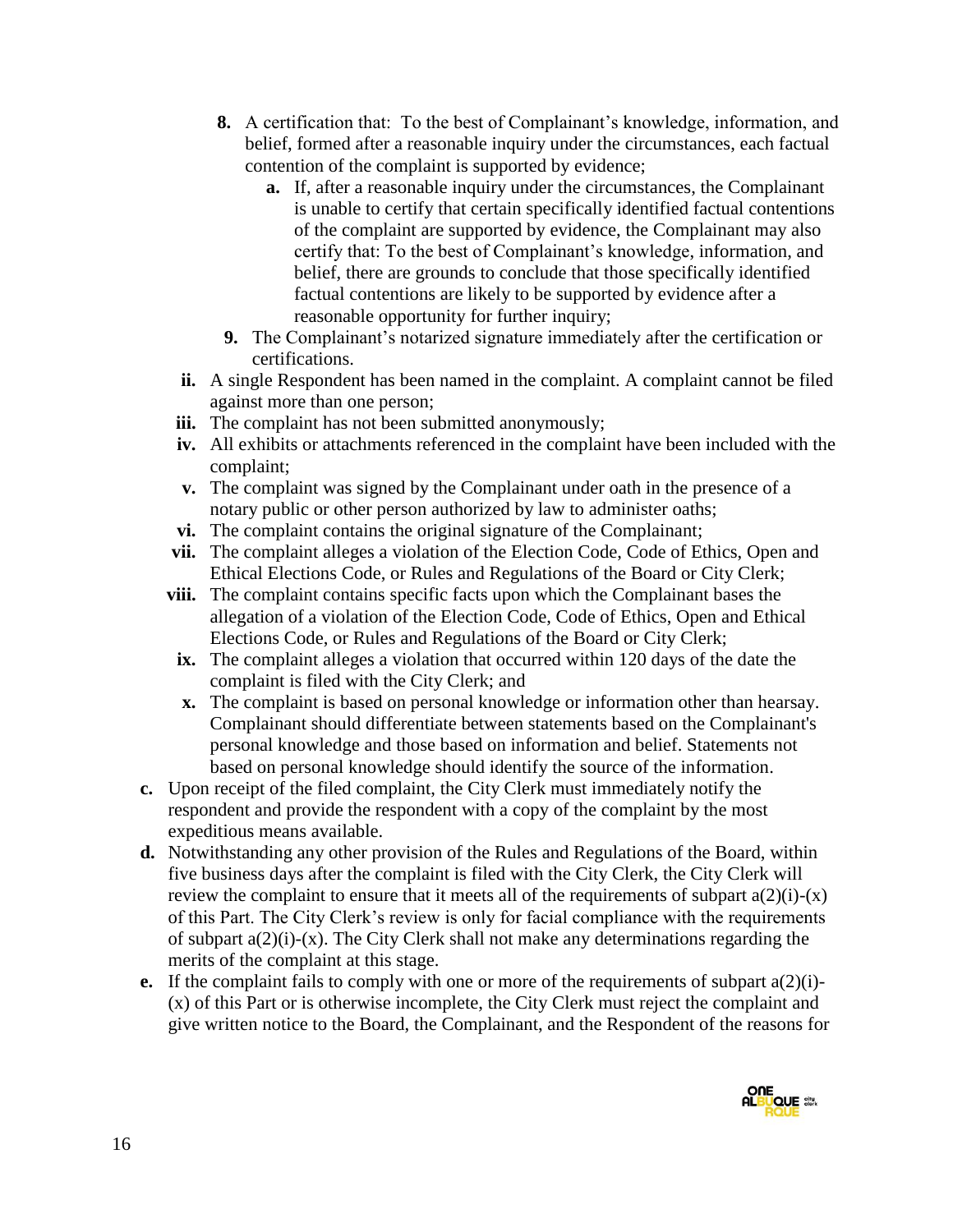the rejection. The Complainant may file a new complaint or appeal the City Clerk's rejection to the Board.

- **f.** Within five business days after the complaint is filed with the City Clerk, if the City Clerk determines that the complaint meets all of the requirements of subpart  $a(2)(i)-(x)$  of this Part, the City Clerk may attempt to require the Respondent correct the violation or prevent further violations by informal methods and may enter into a voluntary compliance agreement with the Respondent prior to referring the complaint to the Board of Ethics and Campaign Practices. If the complaint is resolved by informal methods or a voluntary compliance agreement, the City Clerk shall give written notice to the Board and the Complainant of the details of the resolution.
- **g.** If the City Clerk is unable to correct the violation or prevent further violations informally within 15 calendar days of the filing of the complaint, the City Clerk shall refer the complaint to the Board of Ethics and Campaign Practices. The City Clerk shall give written notice to the Complainant and the Respondent of the referral of the complaint to the Board.
- **h.** In the event of an informal resolution, Complainant may file a new complaint with the City Clerk within ten days of receiving notice of the resolution. The Complaint must meet all of the requirements of subpart  $a(2)(i)-(x)$  of this Part.
- **2.** If the Board of Ethics determines that the Complainant knowingly or recklessly filed a false certification, the Board may require a person who files a complaint with a false certification to:
	- **a.** Pay the Respondent some or all of the expenses, including, but not limited to, reasonable attorney fees, incurred by that person as a direct result of the filing of the complaint; and
	- **b.** Pay the maximum allowable civil fine.

# **PART J POLICY ON PAYING CAMPAIGN FUNDS TO FAMILY MEMBERS**

# **1. Disclosing A Payment To A Member Of The Candidate's Family Or Household**

- **a.** If a candidate uses campaign funds to pay or reimburse a member of the candidate's Immediate Family or household, the candidate must report the family or other relationship (e.g., "brother" or "roommate") in the remarks section of Schedule B (for Expenditures) of the campaign finance report.
- **b.** Candidates seeking eligibility for public financing pursuant to the OEEC, and Participating Candidates pursuant to the OEEC, have additional disclosure requirements. Please see the 2019 OEEC Rules.
- **c.** Please note that a candidate's campaign-related childcare is a legitimate campaign Expenditure , provided it is not provided by a member of the candidate's Immediate Family.

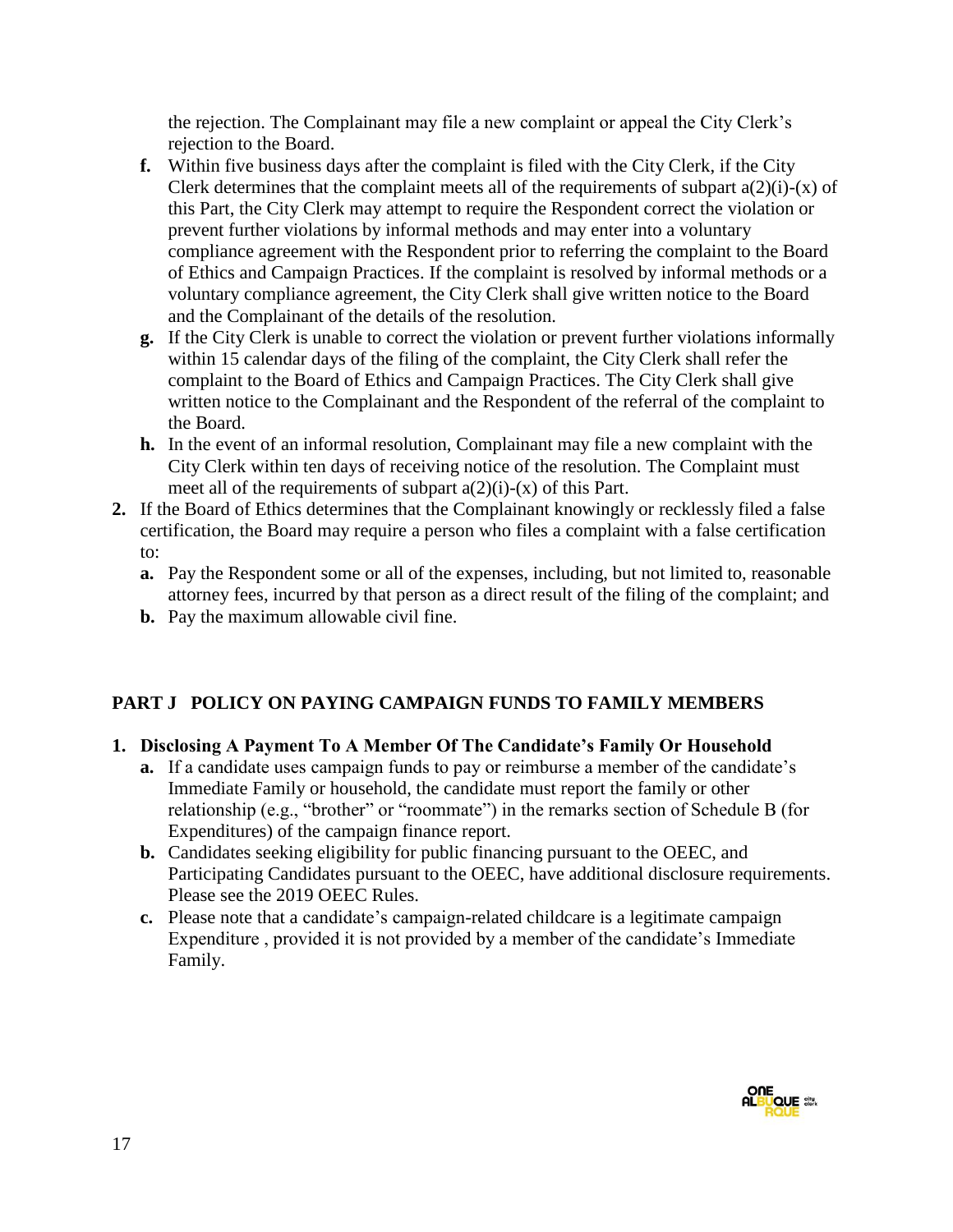### **PART K USE OF PUBLIC RESOURCES BY CANDIDATES CURRENTLY HOLDING OFFICE**

- **1.** In addition to the prohibitions on the use of public property and city employees contained in Article XII, Sections 6 and 7, the following regulations apply to all elected officials running for any office covered by the Election Code or Open and Ethical Elections Code:
	- **a.** The Board of Ethics may assess penalties for violations of Article XII, Sections 6 and 7, and consider such violations as In-Kind Contributions that will count towards a candidate's Expenditure limit.
	- **b.** Elected officials who are candidates may not include campaign information on their official website, and may not link to their official website from their campaign website.
	- **c.** Mass Communications distributed within three (3) months of an election using government resources must not:
		- **i.** Contain campaign-related, electioneering, or promotional language; or
		- **ii.** Contain contact information for the elected official's campaign.
	- **d.** Elected official's travel may be paid for with governmental funds only if the *primary purpose* of the trip is the conduct of *official business*. As a general matter, an elected official, while on official travel, may engage in incidental campaign or political activity, provided that no additional travel expenses are incurred as a result. However, when the primary purpose of a trip is in fact the conduct of campaign or political activity, then the travel expenses must be paid with campaign funds and cannot be paid with governmental funds.
	- **e.** An elected official may make nonpartisan voter registration information available in the elected official's office, but may not make campaign materials available in the elected official's office.

# **PART L STATE CAMPAIGN FINANCE ACCOUNTS**

**1.** Pursuant to NMSA 1978 Section 1-19-26(H), municipal elections are not covered elections under the Campaign Reporting Act, thus individuals with state campaign finance account funds may not use those funds to make expenditures in any City election, nor may state campaign finance account funds be transferred to a City campaign finance account.

Approved:

\_\_\_\_\_\_\_\_\_\_\_\_\_\_\_\_\_\_\_\_\_\_\_\_\_\_\_\_\_\_\_\_\_\_\_\_ \_\_\_\_\_\_\_\_\_\_\_\_\_ Sarita Nair, Chief Administrative Officer Date